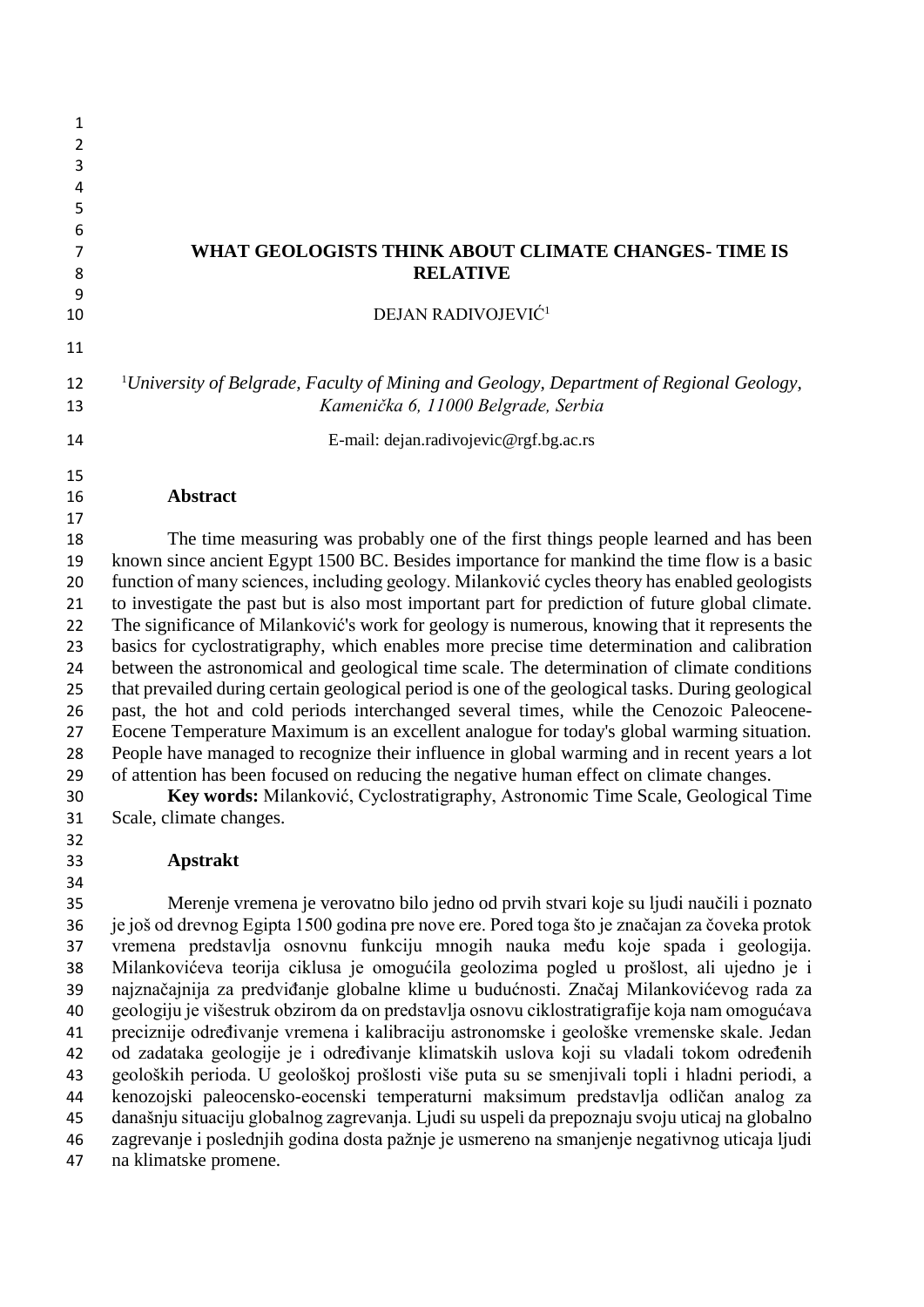**Ključne reči:** Milanković, ciklostratigrafija, astonomska vremenska skala, geološka vremenska skala, klimatske promene.

### **1. INTRODUCTION**

 There is a big difference in the understanding of the time flow among ordinary people and those who deal with geology. In their work, geologists usually encounter fossils and rocks that are hundreds of millions of years and even billions of years old. At the other side ordinary people are very often impressed by several centuries-old artifacts or historical events from several decades ago. For these reasons, it can be said that geologists have a very clear notion of the time relativity. An additional confusion in the already complex situation brings the fact that in the Serbian language the same word is used for the time and weather conditions.

 In recent years, climate changes have been a heated debate both, in the media and scientific circles. People has become aware of its influence on the increased emission of carbon dioxide and temperature rise. As a result, many oil and other large manufacturing companies came under the public attack and were forced to adapt to the new business conditions [1, 2, and 3]. Very often people equate climate with weather conditions. That is why today we can often hear stories in the media about climate change without considering time interval that separates those two. Geologists belong to the group of scientists who are very aware of this difference and the fact that the climate has changed in the past. Our planet has repeatedly gone through various periods from the stage of Snowball Earth to the fireball Earth. Yet despite these dramatic condition changes, life on Earth has been ongoing since it first appeared 3.5 billion years ago. It has always found a way to win, while successful adaptation to the new conditions was the key.

 The great Serbian scientist Milutin Milanković, and his cycles theory [4], enabled us to understand the mechanism and reason for climate change. The greatest influence on geology is probably represented by the Astronomical (Milanković) calibration of the geological time scale (GTS) [5, 6]. His astronomical theory of climate change is the base of cyclostratigraphy [7] a subdiscipline of stratigraphy that deals with determining, characterizing, correlating and interpreting cycle changes in the stratigraphic record. The main goal of cyclostratigraphy is application in geochronology by improving the accuracy and resolution of the time-stratigraphic framework.

- 
- 

### **2. GEOLOGISTS AND THE CONCEPT OF TIME**

 The planet Earth is 4.54 billion years old and it was believed that the first primitive organisms appeared in the Cambrian (542 million years ago) while the life before that time (during the Precambrian) did not exist. Now we know that first microorganisms appear much earlier (at 3.5 billion years), but the division into Precambrian and Phanerozoic (of which the Cambrian is a part) is still applied.

 The usual human understanding of long period of time mainly refers to years or several decades, which is the reason for the lack of a sense of measuring time in millions and billions of years. For these reasons, an understanding of the Precambrian that lasted more than 4 billion years is inconceivable to the common man. If the age of the planet were shown on the clock, the Precambrian would last longer than 21 hours and make up 88% of the geological time (Figure 1). For geologists who study the Earth, its origin, the processes that shaped it and its composition, ancient excavations and archaeological discoveries represent recent events. The period from the first appearance of humans until today is a blink of an eye for geologists, and it would take one minute and seventeen seconds on the 24-hour clock (Figure 1).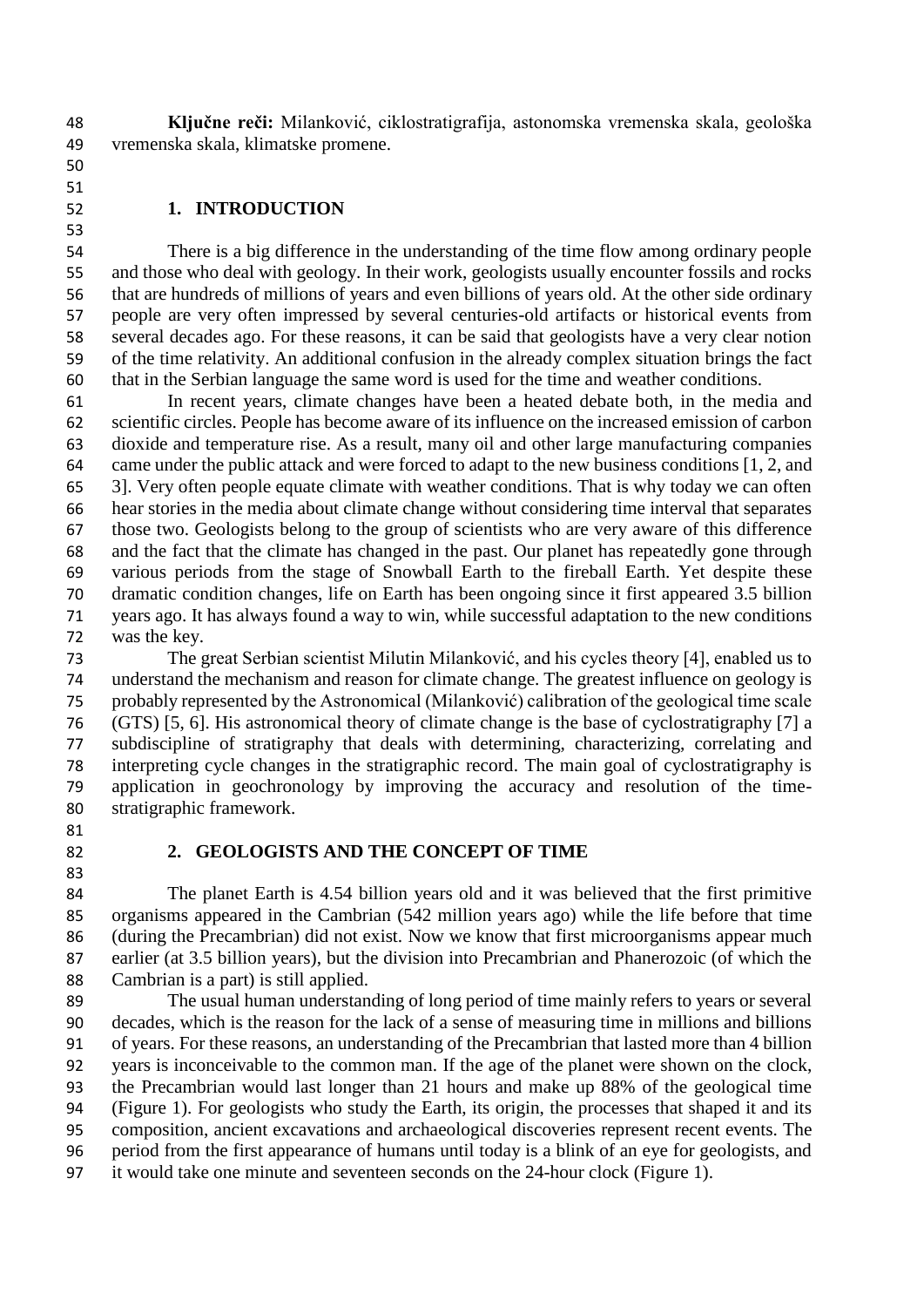

 *Figure 1. Geological time of planet Earth given at 24-hour clock (left), the evolutionary clock from Phanerozoic Eon until today given on one-hour clock (right).*

 

#### **3. HOW MILANKOVIĆ'S CYCLES HELPED GEOLOGISTS**

 A precise geological time scale is necessary to understand and decipher the evolution and geological processes of our planet. Milanković cycles are the basis of cyclostratigraphy, one of the youngest stratigraphic disciplines which deals with the determination, characterization, correlation, and interpretation of cycle changes in the stratigraphic record. It uses astronomical cycles of known periods to determine the time of the sedimentary record. The main goal of cyclostratigraphy is increasing the accuracy and resolution of the time stratigraphic frame. Milanković cycles provided an understanding of the last ice age and represent the most important part for the development of a high-resolution astronomical time scale (ATS). In addition, they are a good basis for creating a forecast model of climate changes that awaits us in the future.

 The most significant of astronomic cycles are Milanković cycles (precession, obliquity, and eccentricity) which result in perturbation of the Earth's orbit and its rotational axis and have periods ranging from 20 to 400-kyr (Figure 2). These cycles via orbitally induced changes in insolation influence climatic, oceanographic, sedimentary, and biological changes that are potentially preserved in sedimentary records over geological time. 





 *Figure 2. Parameters affecting Earth-Sun position (top right) and oscillations shown for past 1.6 million years (top left) [8]. Main periodicities are indicated in red. Continental and marine sedimentary sequences showing icehouse (bottom left) and greenhouse (bottom right) climate*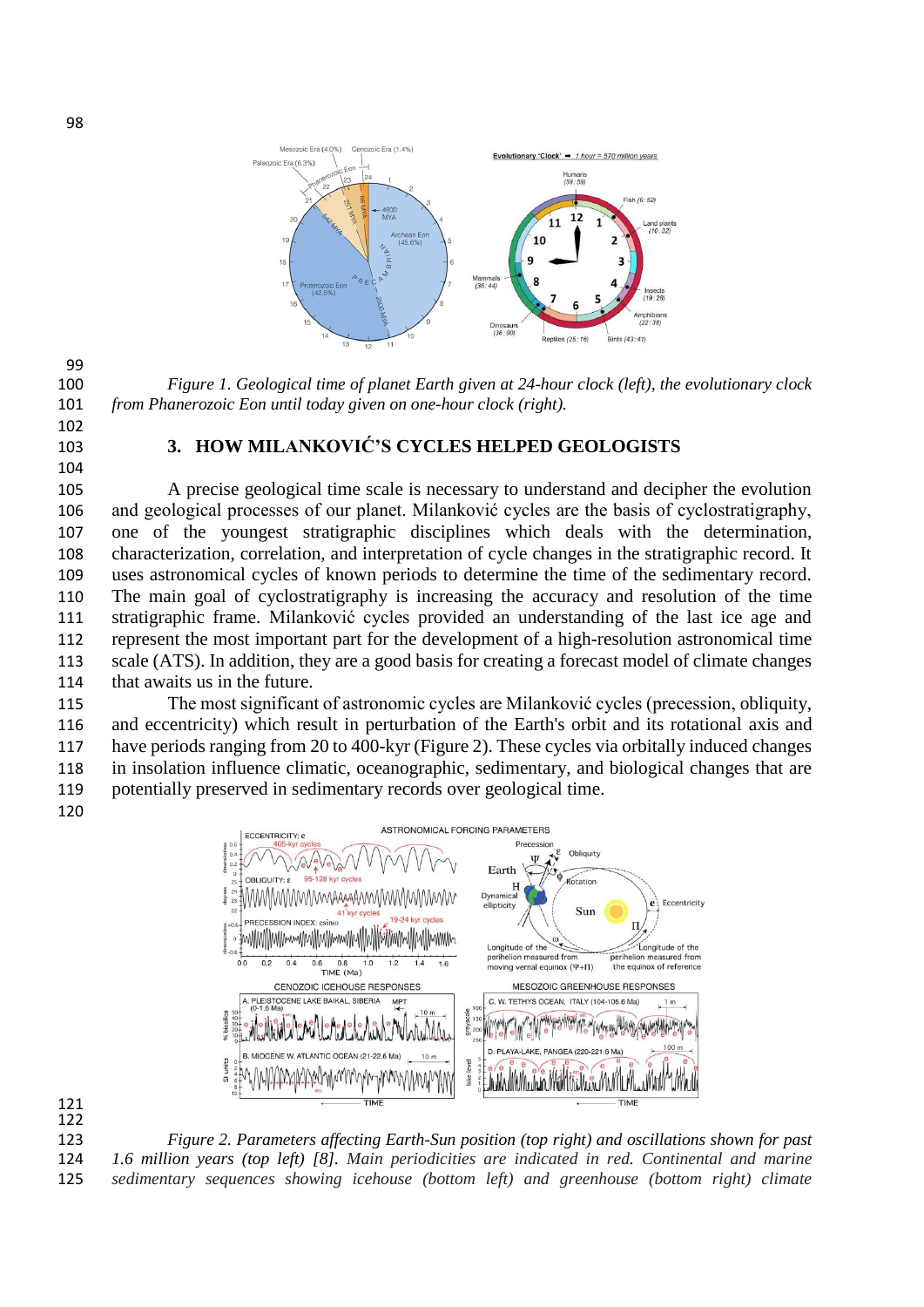*responses. A- Lake Baikal core [9], B –ODP site 936B core [6], C- Fucoid Marls core [10], D – Newark Series core [11].* 

 Cyclostratigraphy search for evidence of climate change that corresponds to solar cycles which are found in sedimentary rocks layers (Figure 3). It is used to study the stratigraphic and sedimentological response to climate change. At the heart of this method is the recognition of layers according to their glacial or interglacial characteristics, and the translation of a stratigraphic profile or record into a time scale or series. It is important to note that the sedimentation rate spatially and temporary varies and that it depends on palaeoecological and paleogeographic conditions. Generally, fine-grained and more rounded material reflects calm and slow sedimentation, while coarse-grained, angular materials are probably related to fast sedimentation and the existence of short palaeotransport. This create a good starting point for a detailed reconstruction of the conditions under which the given sediments were formed. The reworked sediments, bioturbation, erosions, hiatus (interruptions in sedimentation) could complicate interpretation and can lead to misinterpretation.



 

*Figure 3. Example of Milanković's cycles at geological section in Spain.*

 The cyclostratigraphy made a great ascent in last thirty years. Over the last decade, astronomical theory has been successfully applied to a continuous high-resolution GTS correlation. The astronomical tuning method advances traditional geological dating methods, such as paleontology, paleomagnetism, and radioisotope dating. On the GTS 2012 [12] most of the Cenozoic era was directly calibrated with the ATS (Figure 4).

 ATS based on Milanković forced stratigraphy calibrated with paleoclimatic forcing is well defined for the Cenozoic and Mesozoic. However, for the Paleozoic era, astronomical forcing has not been extensively researched due to the lack of precise geochronology or astronomical modelling. A recent study [13] examined Milanković cycles in the Lower Permian strata in southern China are time-calibrated with high-precision U-Th dating. In this way, empirical knowledge about astronomical parameters is related to events from 250 million years ago. The observed cycles support the existence of a day that lasted 22 hours. This is the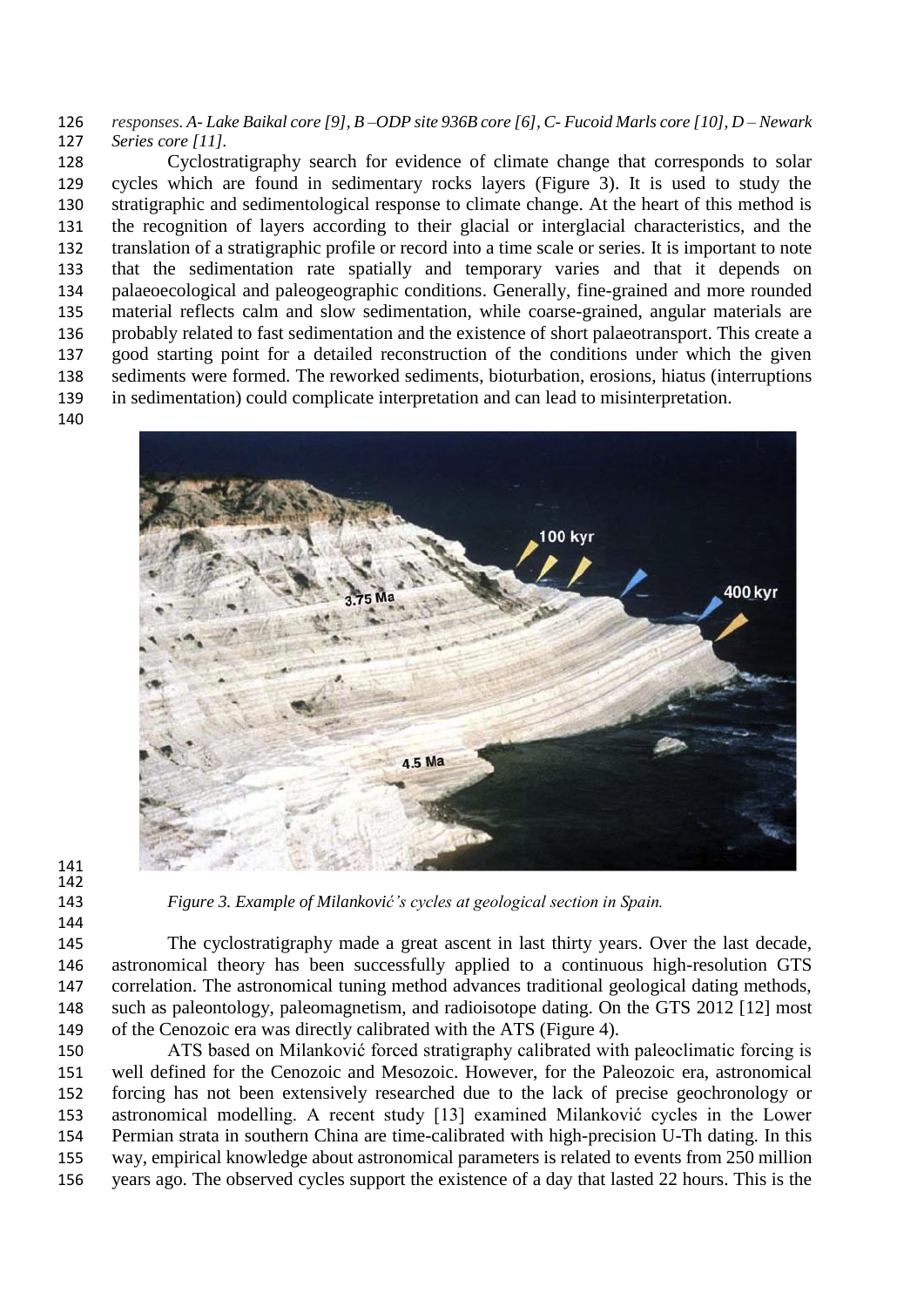first significant piece of evidence in defining the Paleozoic ATS, which is based on absolute time and thus connect the Paleozoic-Mesozoic transition.



 *Figure 4. Uncertainty in the Phanerozoic International Geologic Time Scale (GTS) 2004 [14]. A- Standard GTS division. B- Estimated uncertainty (95% level of confidence). C- Distribution of U-Pb and 40Ar/39Ar. D- distribution of astronomically forced cyclostratigraphy during Phanerozoic. Thick solid lines indicate cyclostratigraphy contributing to the absolute ATS, thin solid lines indicate gaps; dashed lines indicate reported cyclostratigraphy with potential to yield ATS information. E -age error percentage.* 

## **4. CLIMATE CHANGES IN THE GEOLOGICAL PAST**

 When you mention global warming to geologists, they may reciprocate by asking you what global warming you mean. If you mention today's global warming to them, they will tell you that we are currently in the interglacial period of the ice age. All in all, it can be said that for geologists, time is relative both in terms of the flow of time and in terms of weather conditions (in Serbian the same word is used for period of time and weather). In the history of our planet, there have been much warmer as well as much colder periods than today.

 The five most important glaciations from the geological past are: the Huronian (2.4-2.1 billion years), the Cryogenian (850-635 million years), the Andean-Saharan (460-430 million years), the Karoo (360-260 million years) and the Quaternary (2.58 million today) (Figure 5). In the last million years, a dozen glaciations have occurred, from which the largest one was 650,000 years ago and lasted 50,000 years. The last glacial period reached its peak 18,000 years ago, before the beginning of the Holocene interglacial.

 542 million years ago Hadean Archean Proterozoic **Expression Cryogenian**<br>blue areas indicate periods of major gladation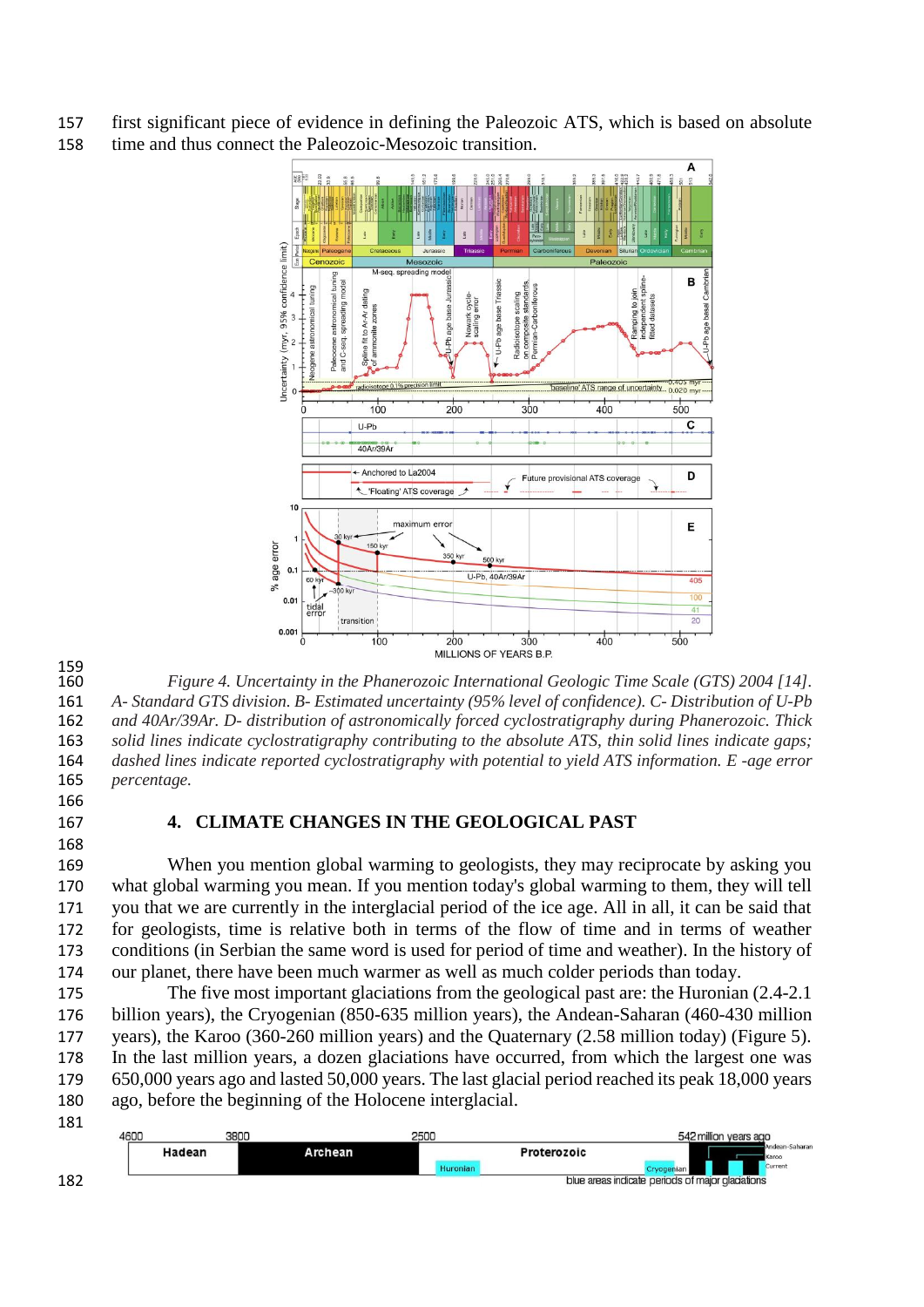*Figure 5. Timeline with five most important glaciations marked in blue. Between them are greenhouse conditions.*

 The planet Earth has undergone through warm (greenhouse) and cold weather conditions (icehouse) several times (Figure 6) during its history. The greenhouse period, in which Earth has been 85% of time (Figure 5), is a time when there are no continental glaciers and the level of carbon dioxide and other greenhouse gases (including water vapor and methane) are high.



 *Figure 6. Assumed temperature- from the Phanerozoic to the present (top), the Cenozoic to the present (bottom left) and in the last 5.5 million years (bottom right).*

 There are several theories about the greenhouse Earth origin. The sedimentology record contains data on a high carbon dioxide levels and other greenhouse gases in the geological past. For example, during Ordovician Period (485.4-443.8 million years), the amount of carbon dioxide was 14-16 times higher than today. What is known for sure is that the plate tectonics was very active during the greenhouse period. Due to the disintegration of continental plates (rifting), volcanic activity was significantly more pronounced, producing more carbon dioxide and warming the Earth's atmosphere. In the last 500 million years, the Earth has spent more than 80% of time in a greenhouse condition.

 The Earth's icehouse are periods in which there were at least two ice sheets on the planet, at the poles, the Arctic, and the Antarctic. These covers increased and decreased during a shorter times known as glacial periods (with the formation of additional ice sheets besides to the two at the poles) and interglacial periods (without additional ice sheets). During the icehouse period, greenhouse gases are less present in atmosphere and temperature show a global decline. The Earth is currently in a cold period that began 33.9 million years ago with the beginning of the Late Cenozoic Ice Age. The part of this ice age is the last glacial Würm, which was recently completed (115,000 -11,700 years) and left behind the still present non- polar ice sheets in the Alps, the Himalayas, Patagonia, etc. This period will probably be followed by another interglacial that will be similar to the last known one (Eemian, 130- 115,000 years ago), during which we had warm temperature forests in Scandinavia, while animals of today's African continent characteristics inhabited Western Europe. After that, the periods of glacial and interglacial, that will have the same lengths as the previous ones, will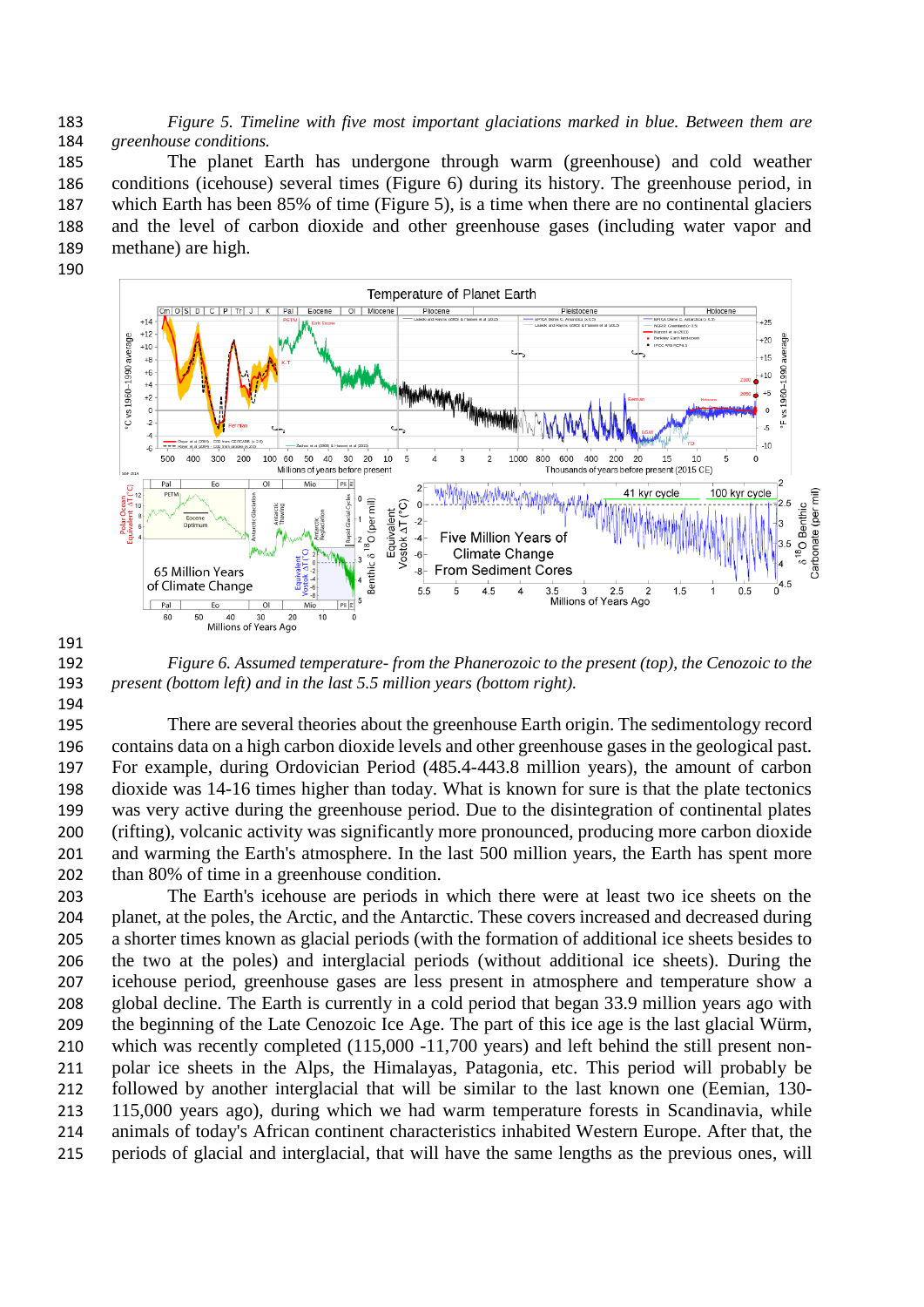continue to alternate until the two ice sheets at the poles disappear, which will mark the end of the icehouse and the onset of the next greenhouse period.

 The reasons for the icehouse are hotly debated, because essentially not much is known about the transitions between these two climate states and the reasons that lead to it. Certainly, one obvious reason is the evident reduction in carbon dioxide presence in the atmosphere due to decreased volcanic activity. Another significant reason is plate tectonics activity which influenced the opening and closing of ocean passages. This seems to have played a key role in the formation of the icehouse due to the upwelling of cold water from the deeper parts of the water column that aided the formation of ice sheets. An example of this event is the opening of the Tasmanian Passage (36.5 million years ago), separating Australia and Antarctica, which together with opening of Drake Passage between South America and Antarctica is believed to have caused the Cenozoic ice age. At the other side, the Isthmus of Panama and closing of the Indonesian seaway about 3-4 million years ago may be the main cause of the current icehouse period. Additionally, tectonic activity forms mountains (for example Himalayas, about 50 million years ago) and the formation of new soil that acts as a carbon dioxide absorber significantly affects the amount of greenhouse gases in the atmosphere.

 Despite the widespread opinion that harsh temperature conditions (no matter high or low) would lead to mass extinction, the ability to adapt to different environments influenced the fact that during extremely high temperatures on our planet ruled the largest reptiles ever, while in the period of intense glaciation lived the largest known mammals (Figure 7). The Pleistocene (2.58-0.012 million years ago) is generally recognized as a time of land mammalian gigantism.



 *Figure 7. Examples of gigantism during Cretaceous high-temperature (left) and last ice age (right).*

 In general, it can be said that climate changes have the greatest impact on organisms that live in shallow seas, since the expansion of glaciers or the flooding of their ecological niches are the first one to be hit.

- 
- 

# **4.1.THE CLIMATE – WHAT AWAITS US**

 The Paleocene-Eocene temperature maximum (PETM) is of special importance for climatologist since it represent the excellent analogue for climate prediction modelling. It is calculated that by year 2300 the concentration of carbon dioxide in the atmosphere will exceed 252 2000 ppmv [15] due to emissions from the consumption of fossil fuels. The carbon emission into the atmosphere and oceans corresponds to one which occurred on the Paleocene-Eocene boundary (55 million years ago) and led to intense global warming. The increase of carbon dioxide emissions into the atmosphere, which in 2011 exceeded 390 ppmv [16], has not been recorded in geological history. The climate and biogeochemical response to such a rapid and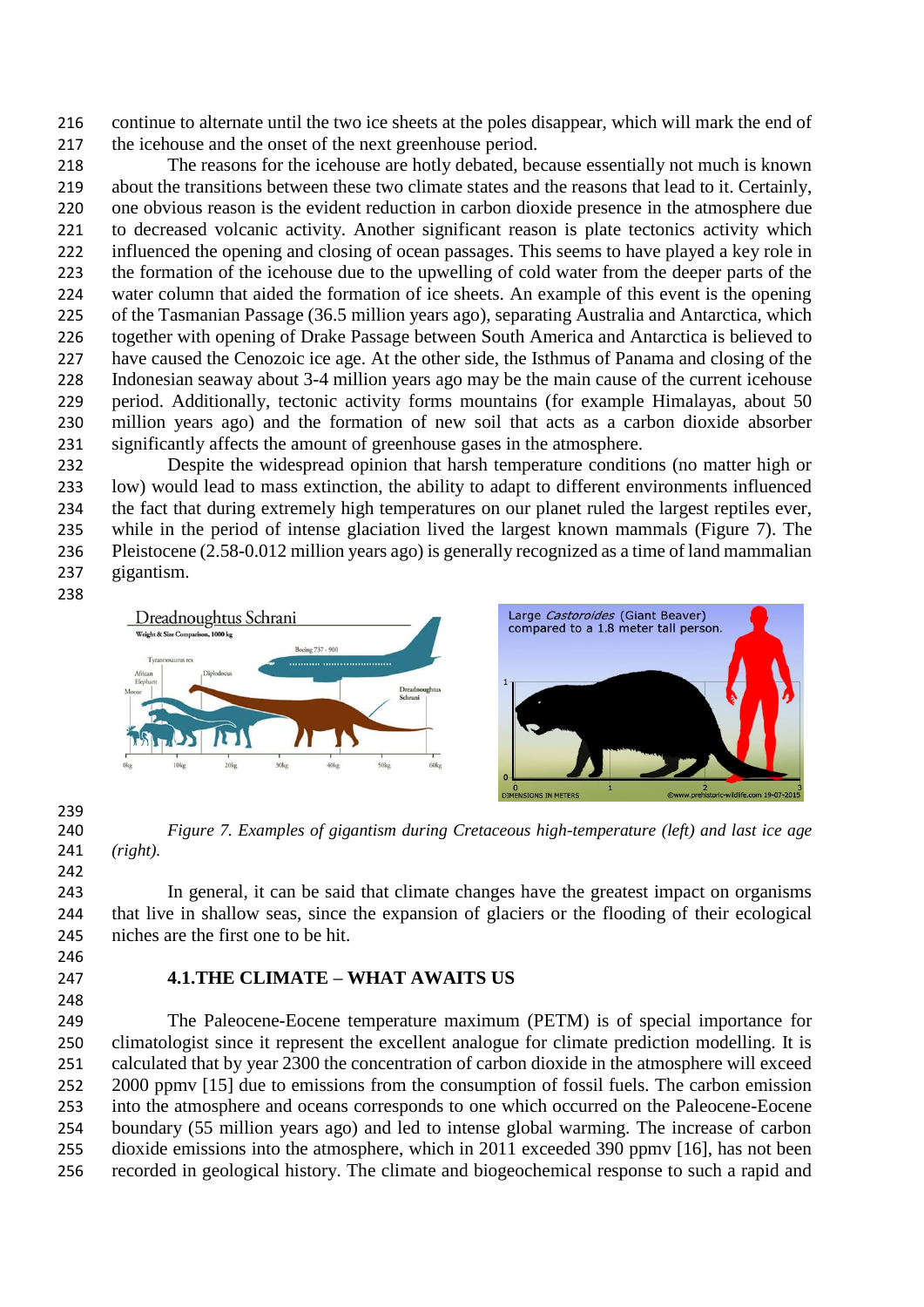large increase in carbon dioxide in the atmosphere will be very harsh (heatwaves, droughts, floods), especially on continents that are settled at high latitudes. Additionally, the effect of it will be noticeable in the oceans, where the increase of acidity and dissolved calcite will affect marine organisms with carbonate shells [17, 18, and 19]. This increase in vertical gradients can lead to a decrease of the Oxygen Minimum Zone (OMZ) and the formation of almost anoxic conditions such as those in the Black Sea or the Gulf of Mexico. Based on foraminifera analyzes a similar situation was confirmed during PETM [20, 21].

# **CONCLUSIONS**

 The age notion and duration of certain periods in the history of the planet Earth has so far been mainly solved based on paleontological fossil records, magnetostratigraphy and radioactive decay of certain elements. The greatest progress in recent years has been made with the help of an astronomical time scale and its calibration with a geological time scale. The basis of the astronomical time scale as well as one of the newest geological sciences – cyclostratigraphy are Milanković cycles.

 Besides enabling us to return to the past, Milanković's work also allows insight into the future. His work provides a basis for climate change prediction. Unfortunately, human impact and emissions of carbon dioxide and other greenhouse gases, deforestation and other technogenic activities are accelerating this otherwise natural process. In general, it can be said that what will happen to the climate in the future is not a novelty, but a repetition of conditions that were present in the geological past of the planet before. Nevertheless, although it is believed that the harsh conditions caused by climate change lead to mass extinctions, life has always managed to adapt to the new conditions. It is certain that the human species will not be the first to be hit by climate change, just as it is certain that it is the only one that is aware of its impact on accelerating this process. Therefore, increasing public attention and a large amount of intellectual and financial resources are focused on activities to reduce greenhouse gas emissions.

## **REFERENCES**

- [1] Skjærseth JB, Skodvin T.: 2003, Climate change and the oil industry Common problem, varying strategies Issues in Environmental Politics, Manchester University Press.
- [2] Nasiritousi, N.: 2017, Fossil Fuel Emitters and Climate Change: Unpacking the Governance Activities of Large Oil and Gas Companies. Environmental Politics 26(4), 621–647.
- [3] Radivojević, D.N.: 2020, Naftna industrija i klimatske promene, Tehnika, 75 (1), 31-37.
- [4] Milanković, M.: 1920, Théorie mathématique des phénomènes thermiques produits par la radiation solaire, XVI, 338 S. – Paris: Gauthier-Villars.
- [5[ Schwarzacher, W.: 1993, Cyclostratigraphy and the Milankovitch theory, Developments in Sedimentology, 52 Astronomical (Milankovitch) calibration of the geological time- scale, 1999. In Shackleton, N.J., McCave, I.N., Weedon, G.P. (Eds.), Phil. Trans. R. Soc. Lond. A, Vol. 357, 1731–2007.
- [6] Shackleton, N. J., McCave I. N., and Weedon G. P.: 1999, Preface to Astronomical (Milankovitch) calibration of the geological time–scale. A Discussion Meeting held at the Royal Society on 9 and 10 December 1998
- [7] Strasser, A.H., Hilgen F. and Heckel, P.H.: 2006, Cyclostratigraphy concepts, definition, and application. Newsletters on Stratigraphy, 42(2), 75-114.